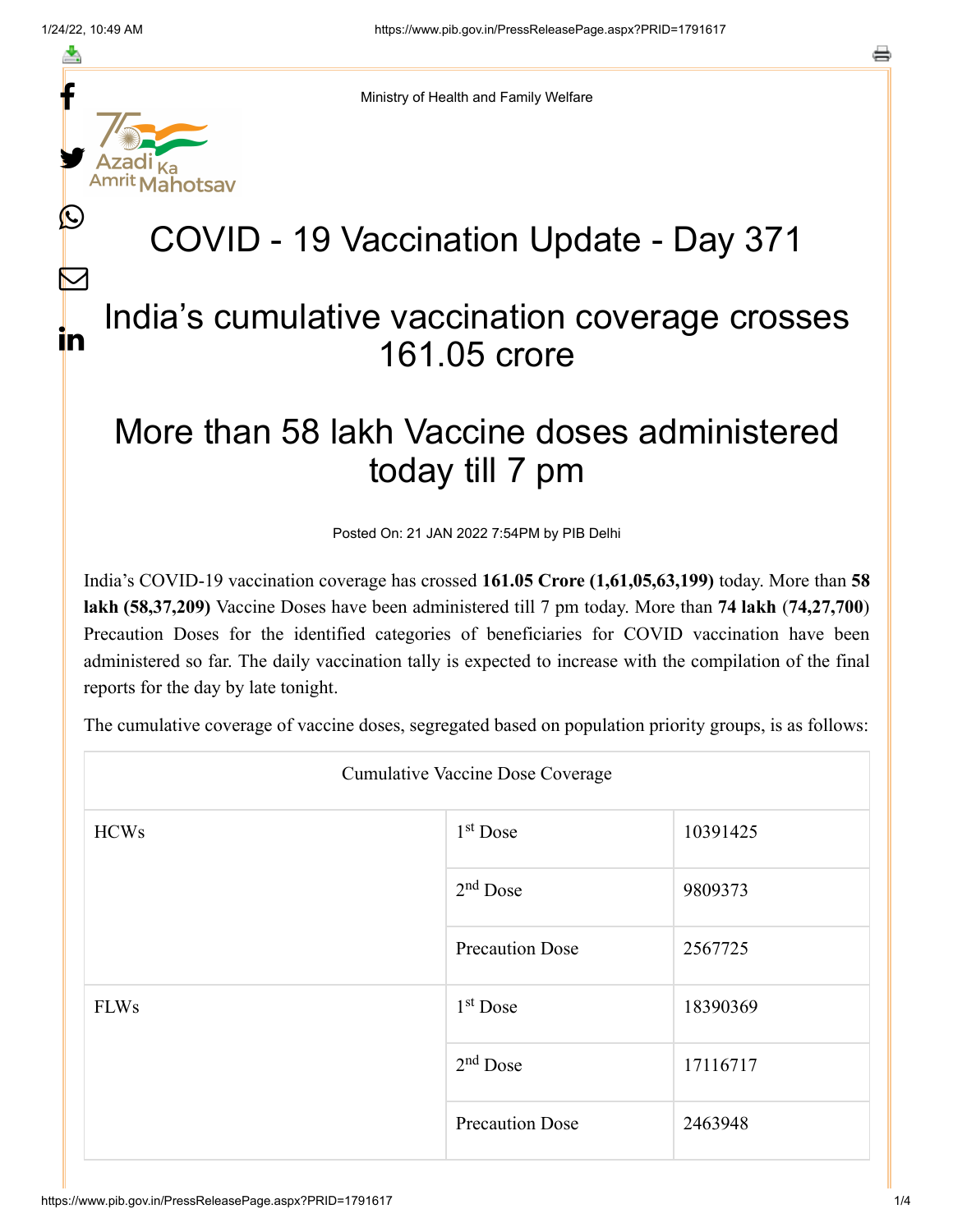| f<br>$\bf \Omega$ | Age Group 15-18 years                        | $1st$ Dose             | 40475299   |
|-------------------|----------------------------------------------|------------------------|------------|
|                   | Age Group 18-44 years                        | 1 <sup>st</sup> Dose   | 532394122  |
|                   |                                              | $2nd$ Dose             | 383629166  |
|                   | Age Group 45-59 years                        | 1 <sup>st</sup> Dose   | 198758741  |
|                   |                                              | $2nd$ Dose             | 165163237  |
| in                | Over 60 years                                | 1 <sup>st</sup> Dose   | 123861185  |
|                   |                                              | $2nd$ Dose             | 103145865  |
|                   |                                              | <b>Precaution Dose</b> | 2396027    |
|                   | Cumulative 1 <sup>st</sup> dose administered |                        | 924271141  |
|                   | Cumulative 2 <sup>nd</sup> dose administered |                        | 678864358  |
|                   | <b>Precaution Dose</b>                       |                        | 7427700    |
|                   | Total                                        |                        | 1610563199 |

Today's achievement in the vaccination exercise, segregated by population priority groups, is as follows:

|             | Date: 21 <sup>st</sup> January, 2022 (371 <sup>st</sup> Day) |        |  |
|-------------|--------------------------------------------------------------|--------|--|
| <b>HCWs</b> | $1st$ Dose                                                   | 333    |  |
|             | $2nd$ Dose                                                   | 6589   |  |
|             | <b>Precaution Dose</b>                                       | 119783 |  |
| <b>FLWs</b> | $1st$ Dose                                                   | 440    |  |
|             |                                                              |        |  |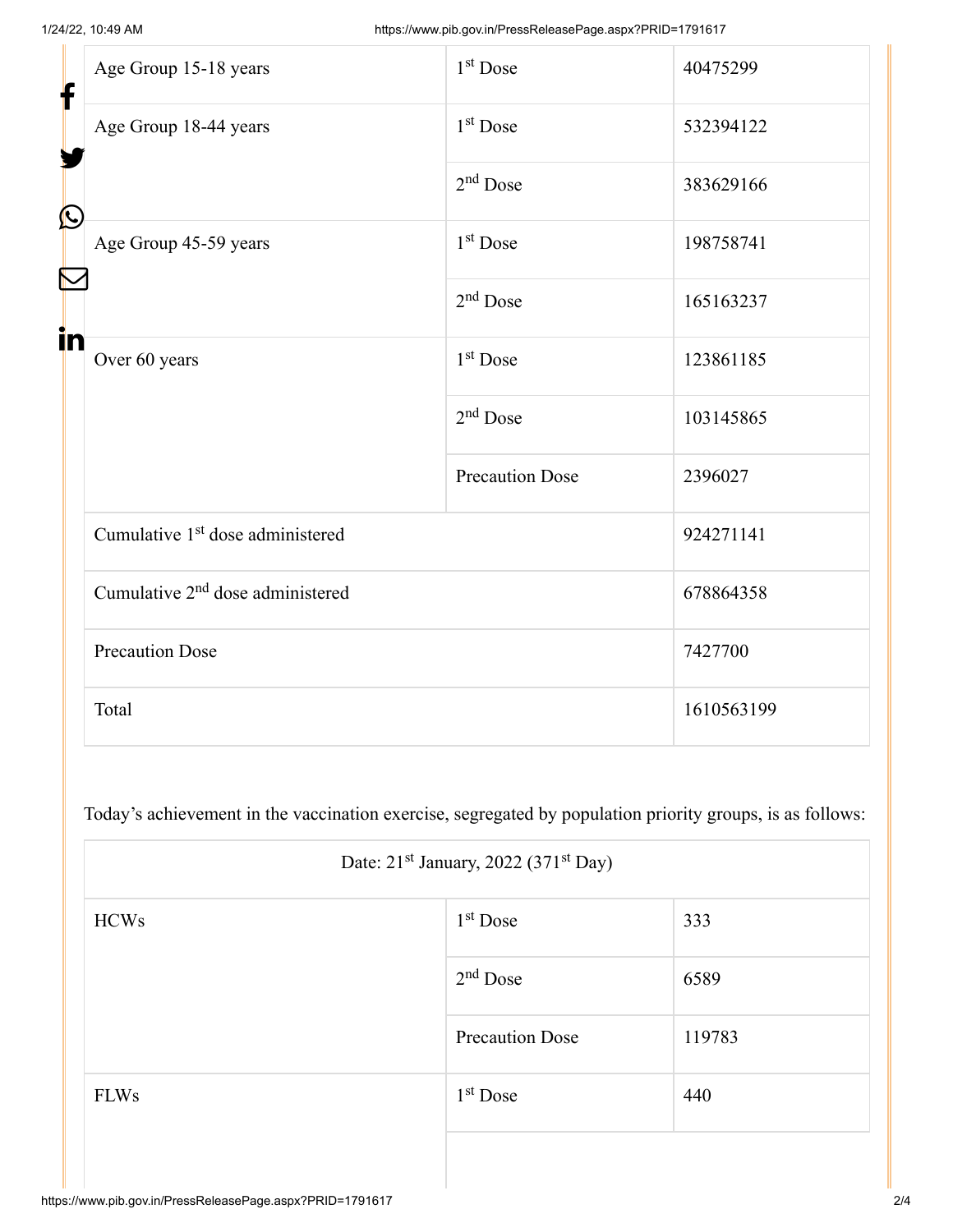| f<br>$\bigcirc$ |                                              | $2nd$ Dose             | 11896   |
|-----------------|----------------------------------------------|------------------------|---------|
|                 |                                              | <b>Precaution Dose</b> | 182293  |
|                 | Age Group 15-18 years                        | 1 <sup>st</sup> Dose   | 820392  |
|                 | Age Group 18-44 years                        | $1st$ Dose             | 942224  |
|                 |                                              | $2nd$ Dose             | 2239848 |
| in              | Age Group 45-59 years                        | 1 <sup>st</sup> Dose   | 145242  |
|                 |                                              | $2nd$ Dose             | 648208  |
|                 | Over 60 years                                | 1 <sup>st</sup> Dose   | 97969   |
|                 |                                              | $2nd$ Dose             | 370601  |
|                 |                                              | <b>Precaution Dose</b> | 251391  |
|                 | Cumulative 1 <sup>st</sup> dose administered |                        | 2006600 |
|                 | Cumulative 2 <sup>nd</sup> dose administered |                        | 3277142 |
|                 | <b>Precaution Dose</b>                       |                        | 553467  |
|                 | Total                                        |                        | 5837209 |

The vaccination exercise as a tool to protect the most vulnerable population groups in the country from COVID-19 continues to be regularly reviewed and monitored at the highest level.

\*\*\*\*

MV

HFW/COVID Vaccination/21<sup>st</sup> January/5

(Release ID: 1791617) Visitor Counter : 622